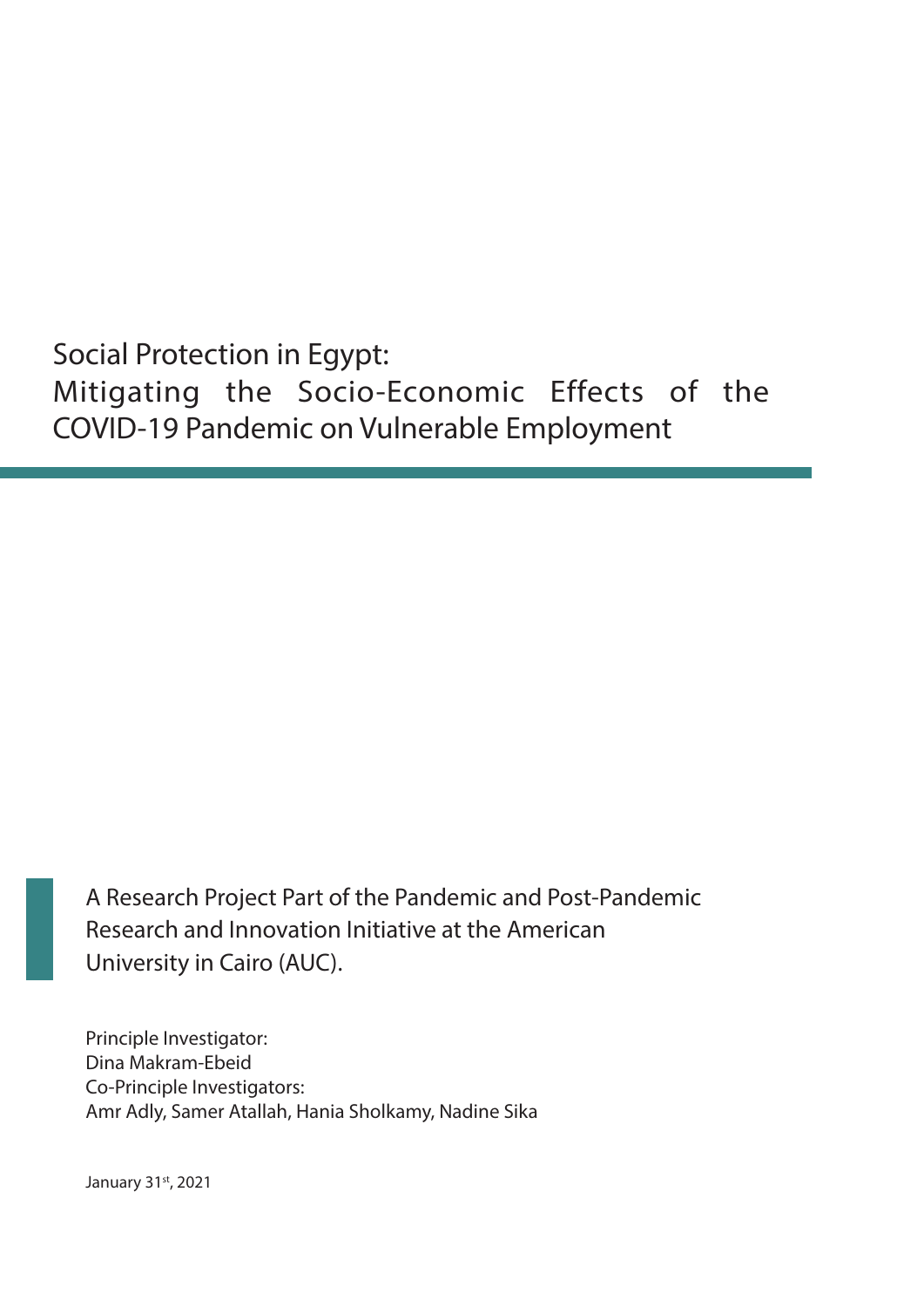## Executive Summary

Amr Adly<sup>1</sup>, Samer Atallah<sup>2</sup>, Dina Makram-Ebeid<sup>3</sup>, Hania Sholkamy<sup>4</sup>, Nadine Sika<sup>5</sup>

<sup>&</sup>lt;sup>1</sup> Assistant Professor, Political Science Department, The American University in Cairo (AUC), email: **amradly82@aucegypt.edu** 

<sup>&</sup>lt;sup>2</sup> Associate Professor, Economics Department, The American University in Cairo (AUC), email: [satallah@aucegypt.edu](mailto:satallah@aucegypt.edu)

<sup>&</sup>lt;sup>3</sup> Assistant Professor, Sociology, Egyptology and Anthropology Department, The American University in Cairo (AUC), email: [d.makramebeid@aucegypt.edu](mailto:d.makramebeid@aucegypt.edu)

<sup>4</sup> Associate Professor, The Social Research Centre, The American University in Cairo (AUC), email: [hanias@aucegypt.edu](mailto:Hanias@aucegypt.edu)

<sup>5</sup> Associate Professor, Political Science Department, The American University in Cairo (AUC), email: [nadinesika@aucegypt.edu](mailto:nadinesika@aucegypt.edu)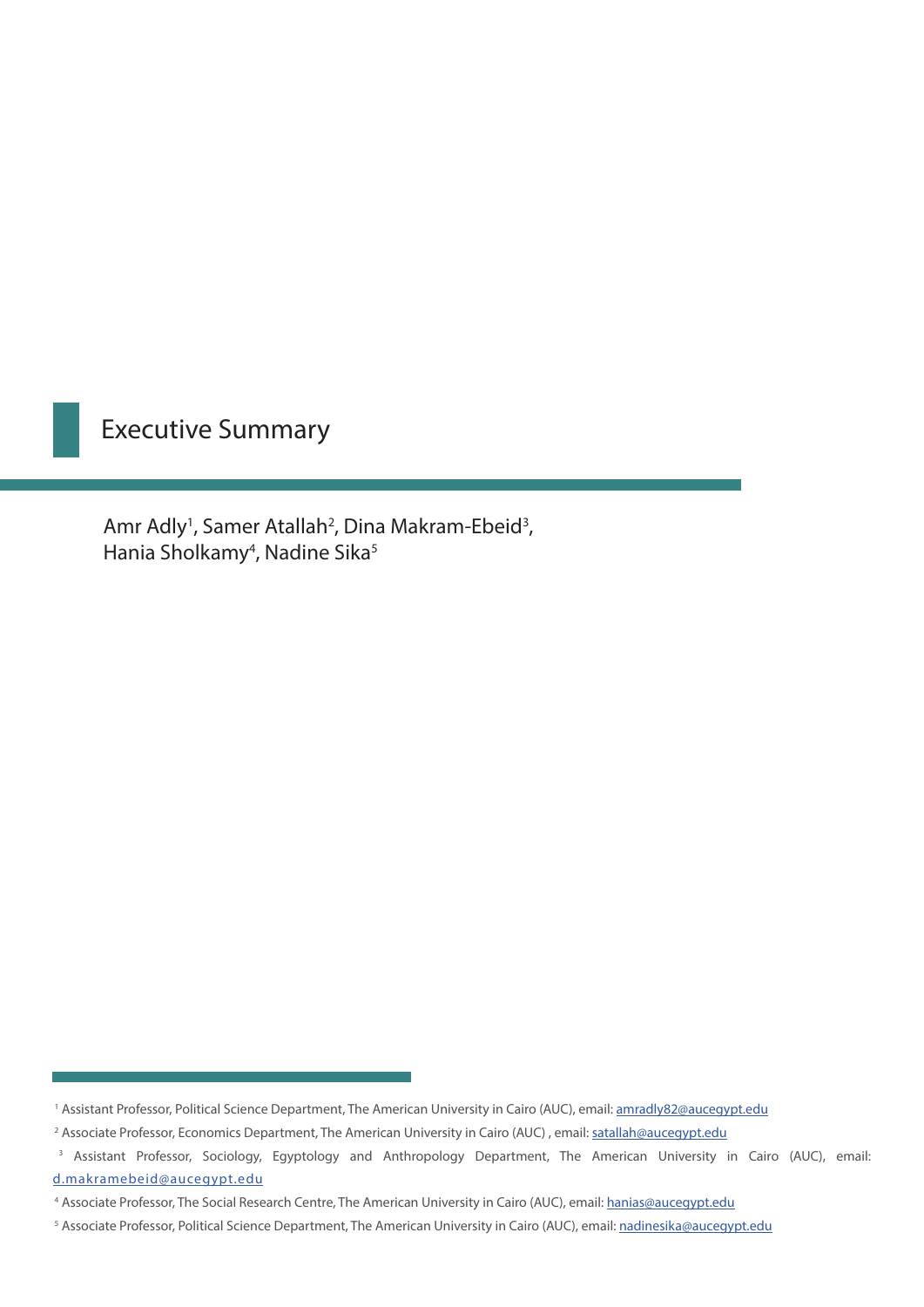Social Protection in Egypt: Mitigating the Socio-Economic Effects of the COVID-19 Pandemic on Vulnerable Employment The Pandemic and Post-Pandemic Research and Innovation Initiative at the American University in Cairo

The historic 'Spanish Influenza' of 1918 was the first of three viral pandemics of the 20th century. It was followed by the 'Asian flu' of 1957 and the 'Hong Kong flu' of 1968 Approximately one million people died due to Asian flu and a similar tragic loss was caused by Hong Kong flu. The 21st century has seen four pandemic outbreaks: N1H1 in 2009 ('bird flu'), Severe Acute Respiratory Syndrome (SARS) in 2002, Middle East Respiratory Syndrome (MERS) in 2012, and Ebola which peaked in 2013-14. The virulence of virus disease, particularly respiratory infections caused by a corona virus, are not new to human history. Yet when the COVID-19 pandemic raged, as it still does, people and governments were taken by surprise. The unpreparedness of services, policies and policy makers was and continues to be simply stunning. It is as if governments were discovering the meaning of governing having neglected the basic responsibilities of leadership in times of crises.

 Pathogenic contagions are neither remote nor new. Their role in charting paths of human development and in instilling cautionary tales in human collective memory are well documented. Since ancient times when plagues dictated the outcomes of wars, to successive waves of plague decimating whole populations and leading to a paradigm shift in production and power structures, right up to the 'shock and awe' propagated by the current COVID-19 coronavirus; widespread and life-threatening contagions have informed the major shifts and taken for granted practices of government and of governing. Basic public health measures and precautions such as border controls, quarantine, health screening, isolation and social distancing, life and death registries and vaccinations have become standard to all modern systems due to experiences of contagions. Other aspects of governing such as public services and provisions, regulations of labor markets, social protections and social policies are also relevant to health crises. Much of health policy and most health risks involve social, economic, and political factors.

Why are pandemics a recurring feature of human existence? The answer lies in human behavior not in the mysterious world of micro-organisms. Obligate pathogens go where their hosts take them and humans have transported microenvironments thereby enabling the movement of pathogens. In other words, as human development continues at an aggressive pace and with total disregard for the natural world and for other species with whom we share the earth, pathogens are proliferating in the newly created micro-environments created by rapid urbanization, deforestation, intensive animal farming, travel and trade. For example, the spread of malaria in newly conquered territories amongst enslaved persons is a case in point. It is not simple forced migration that brought for malaria to the new world. Contagion was spread because of the specific technologies used in sugar and cotton plantation farming which allowed the re-creation of micro-environments that in turn allowed malaria (and that other major mosquito-borne disease, yellow fever) to establish itself permanently in new colonial habitats.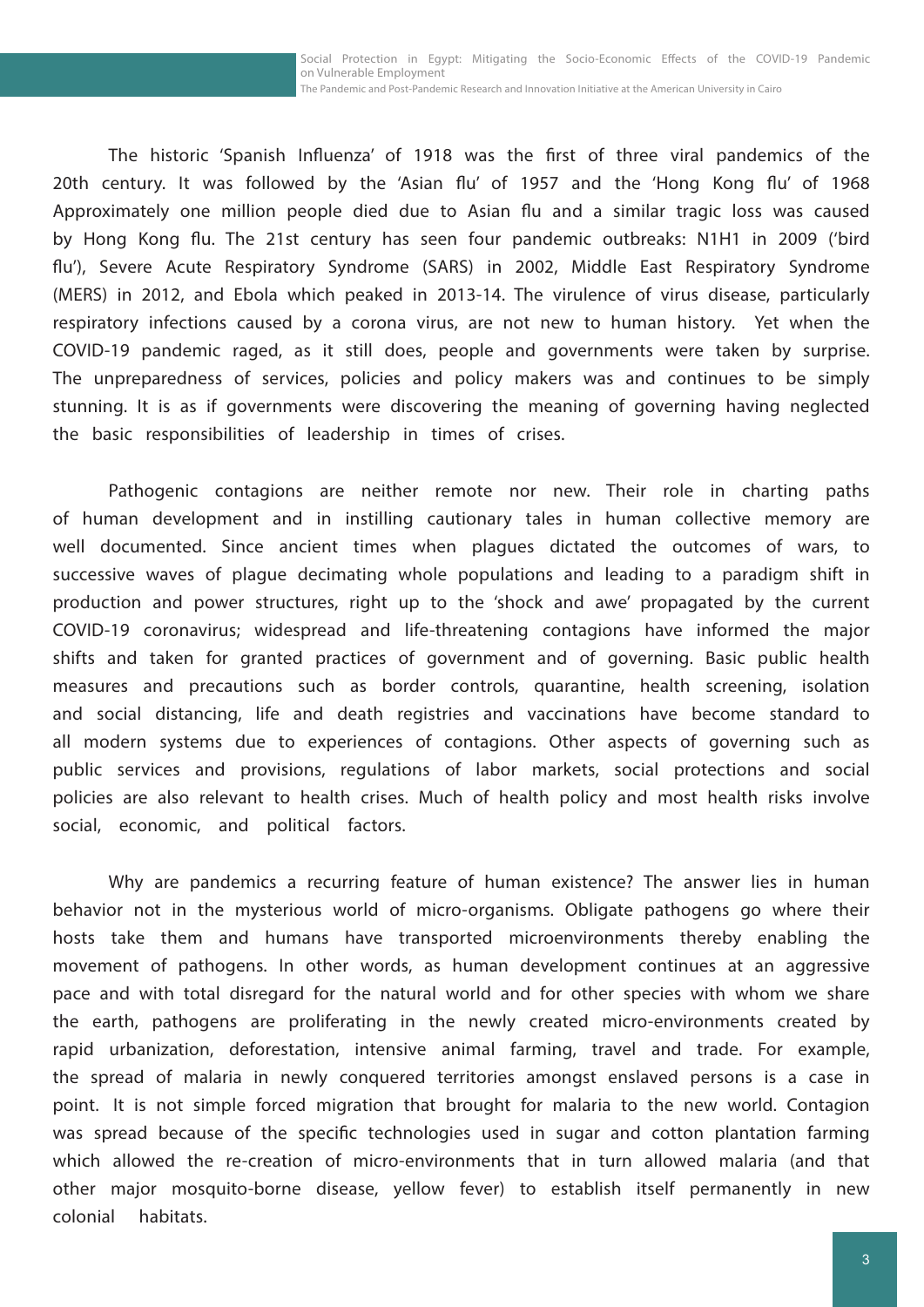Social Protection in Egypt: Mitigating the Socio-Economic Effects of the COVID-19 Pandemic on Vulnerable Employment The Pandemic and Post-Pandemic Research and Innovation Initiative at the American University in Cairo

The majority of new, emerging, or re-emerging diseases are of zoonotic origins (i.e., they existed naturally in animals) before spilling over to other species, including humans. Examples include AIDS, SARS, MERS, Nipah Virus, Avian influenza, Ebola virus disease and Influenza A virus subtype H1N1 disease, as well as COVID-19. There is now an established link between health risk and human economic and environmental choices. One Health and other integrated approaches recognize that human health is intimately connected to the health of animals and our shared environment, as well as socio-economic and political factors. It brings together essential expertise from multiple sectors and fields including epidemiology, public health, ecology, veterinary medicine, economics, and sociology, among others. Strengthening cross-sectoral collaboration, partnerships and data sharing among relevant sectors (e.g., public health, environment, agriculture) and stakeholders, investing in active monitoring and surveillance and early warning systems and carrying out integrated impact and risk assessments are all important components of One Health.

The COVID-19 pandemic has brought about global public health concerns, in addition to other social, economic, psychological and political challenges. The high death toll, which is comparable to the early 20th century, is worthy of reflection, not only for the sheer numbers of human loss, but also for who was more susceptible to health problems and death. Many studies have shown that the poor were hit harder than their rich counterparts especially in developing countries, where access to healthcare is more likely to be concentrated in urban and affluent areas. These problems need further reflections and understanding for longterm, pro-poor policies, social protection and social equity policies.

When the pandemic hit Egypt almost a year ago, public policy debates have mainly revolved around macro-economic developments, low oil prices, low revenues from tourism and low investment flows. Scant attention has been given to other important aspects of human development which impact social protection and equity, which would impact the economic developments in the long run. The pandemic and the measures taken to counter it provide a ripe context to address some of the deep-seated problems in relevant policy areas like public health and prevention and health care provision, job security and social protection among others.

This research project is a platform for the generation and dissemination of empiricallyfounded and conceptually well-thought-out analyses and recommendations about public policies and institutions in Egypt, which go beyond the traditional macro-economic analysis. Here we aim at combining the in-depth tackling of three main policy areas: health, social assistance and protection in addition to employment precarities to add to the debates of concerted and integrated public policy responses to the pandemic. Gender is a quintessential component that cuts across all three policy areas.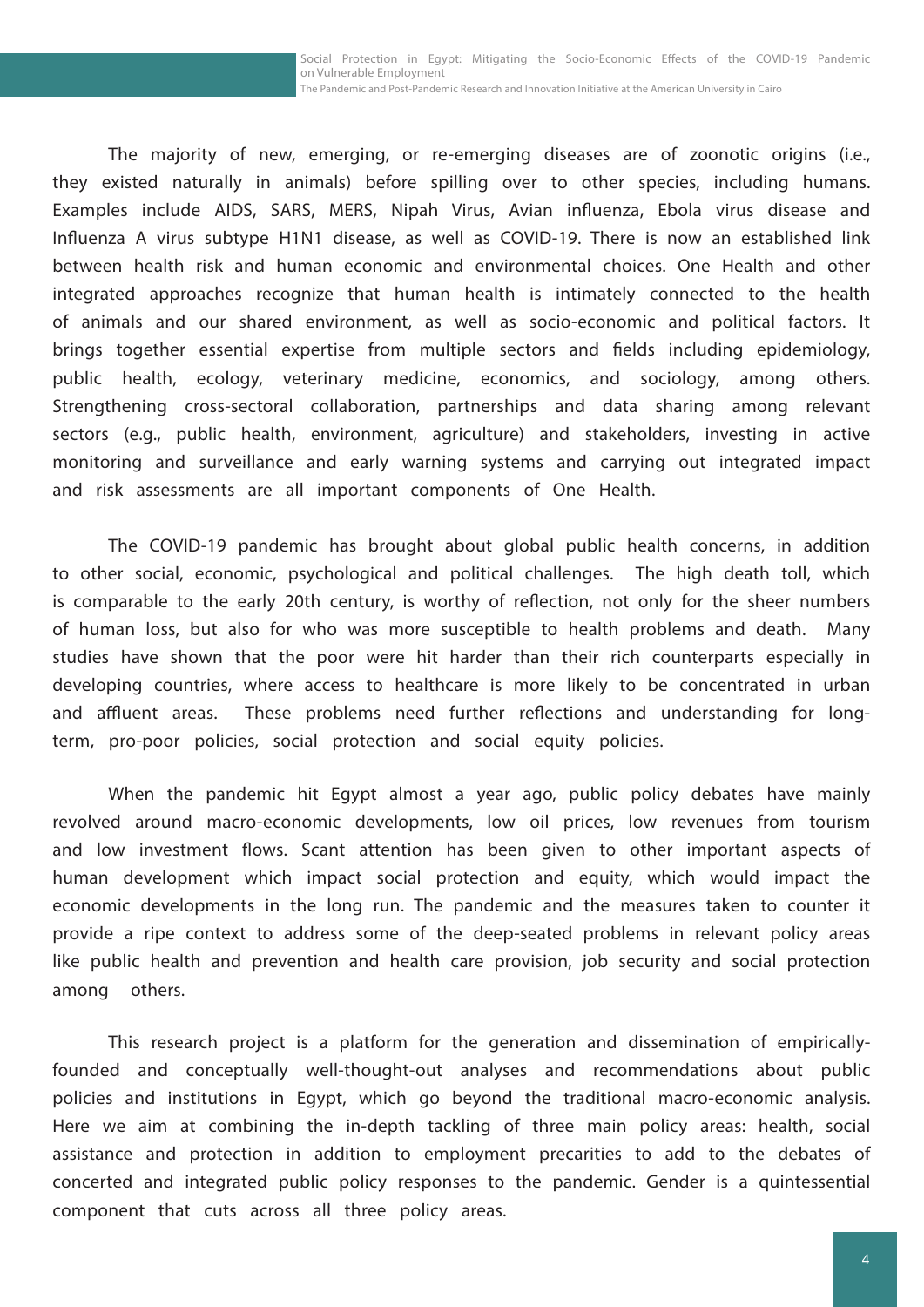Social Protection in Egypt: Mitigating the Socio-Economic Effects of the COVID-19 Pandemic on Vulnerable Employment The Pandemic and Post-Pandemic Research and Innovation Initiative at the American University in Cairo

## Egypt in Perspective: Global Positionality, Restraints and Policy Choices

Pandemics do not occur in an historico-institutional vacuum. Rather, the responses to the public health situation by state authorities is subject to multiple longstanding structural, economic and sociopolitical factors largely inherited from pre-pandemic times. Most obviously are the status and characteristics of the national healthcare system in addition to demographics, income levels and public health conditions. However, beyond these material constraints, public responses to the pandemic are shaped by less direct dynamics like regime type, state-society relations, labor-capital interaction and the position a national economy occupies in the global division of labor. As the crisis has revealed worldwide, countries with robust welfare structures could prioritize public health over immediate economic concerns. In a similar vein, the greater the extent of economic informality and precarious labor, the weaker the response of public authorities would be. In a semi-peripheral economy like Egypt, these factors have been paramount in shaping the public policy responses to the pandemic where macroeconomic indicators were given priority over public health risks and social protection policies needed to mitigate its impacts. The latter were made to fit into the former rather than vice versa.

In Egypt, a mix of external and internal factors stood behind the relaxed public response to the worsening public health conditions coupled with under-investment in health services and weak social protection policies. Externally, the hard-won fiscal and monetary stabilization that Egypt enjoyed in the two years preceding the pandemic were conditioned by an unprecedented expansion in foreign borrowing under the aegis of the IMF conditionality and a growing reliance on credit-rating assessments for the country's continued access to loans on international markets.<sup>6</sup> The government did not wish to lose the improved macroeconomic indicators in order not to compromise its access to capital, either through borrowing or through the attraction of foreign investments. It is noteworthy that Egypt's foreign reserves were hard hit in the first couple of months of the global pandemic as capital flight intensified.<sup>7</sup> This could have been a factor in the renewal of vows with the IMF through a new stand-by agreement signed in 2020 in support of the previous one that had just expired in 2019.<sup>8</sup>

<sup>&</sup>lt;sup>6</sup> Trading Economics. Egypt's external debt (2017-2020): <u>https://tradingeconomics.com/egypt/external-debt?continent=africa/forecast</u> (visited 18 January 2021)

<sup>&</sup>lt;sup>7</sup> Doaa A.Moneim (7 May 2020). "Egypt's foreign reserves drop to \$37 billion in April, down for second month". Ahram Online: <u>http://english.ahram.org.eg</u>/ [NewsContent/3/12/368845/Business/Economy/Egypt%E2%80%99s-foreign-reserves-drop-to--bln-in-April,-do.aspx](http://english.ahram.org.eg/NewsContent/3/12/368845/Business/Economy/Egypt%E2%80%99s-foreign-reserves-drop-to--bln-in-April,-do.aspx)

<sup>&</sup>lt;sup>8</sup> International Monetary Fund (5 June 2020). Egypt: IMF Reaches Staff-Level Agreement on a 12-Month US\$5.2 Billion Stand-By Arrangement: <u>[https://www.imf.org/en/](https://www.imf.org/en/News/Articles/2020/06/05/pr20236-egypt-imf-reaches-staff-level-agreement-on-12-month-us-billion-stand-by-arrangement)</u> [News/Articles/2020/06/05/pr20236-egypt-imf-reaches-staff-level-agreement-on-12-month-us-billion-stand-by-arrangement](https://www.imf.org/en/News/Articles/2020/06/05/pr20236-egypt-imf-reaches-staff-level-agreement-on-12-month-us-billion-stand-by-arrangement)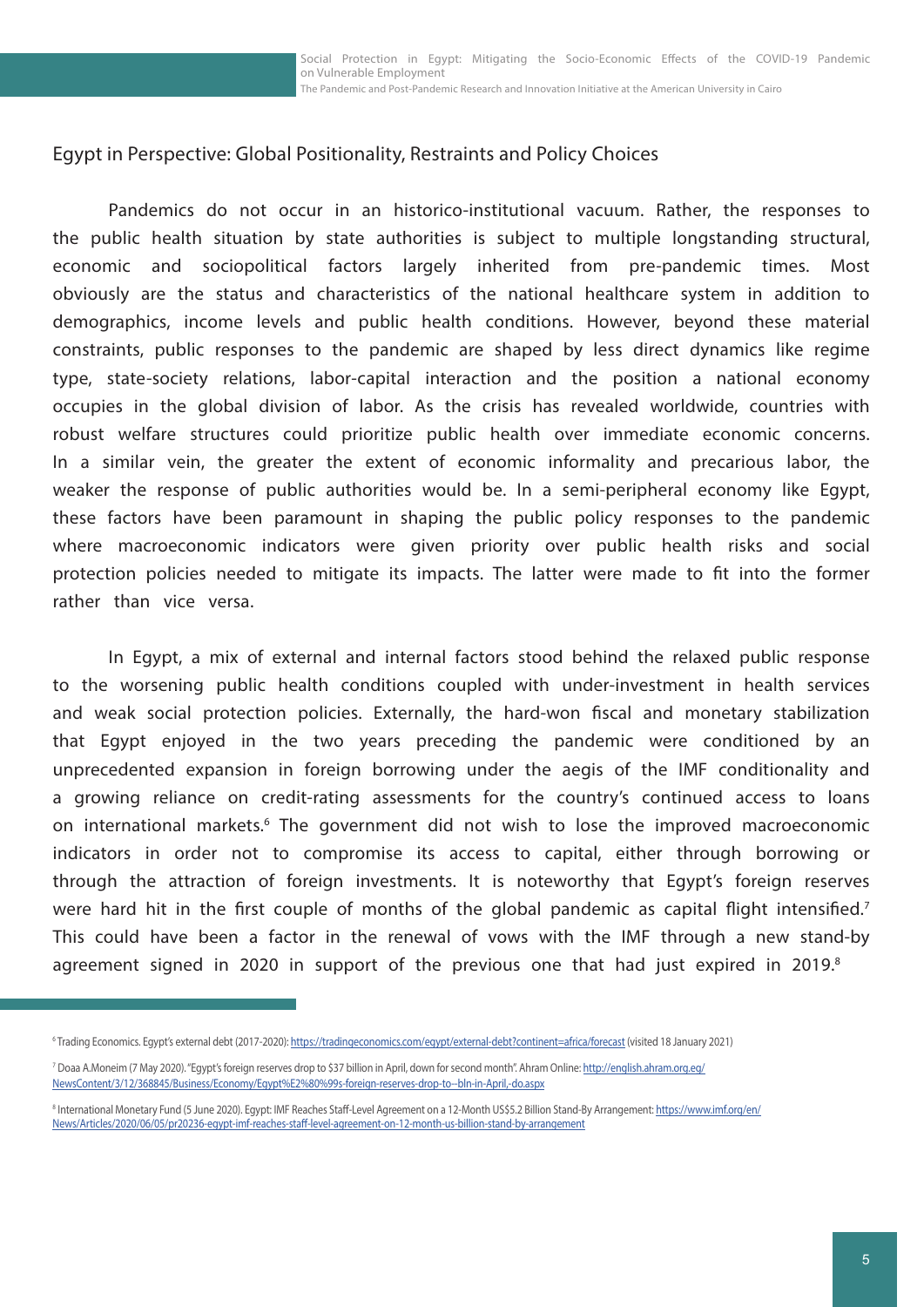Hence, priority was given to fiscal discipline on the one hand and to relaxing countermeasures in order not to hurt the prospects of economic growth on the other. The strict commitment to macroeconomic discipline -under the renewed auspices of the IMF in 2020- limited the ability to undertake redistributive or compensatory measures in order to cushion the impact of the pandemic on the more vulnerable social constituencies. Moreover, most of the public resources were channeled to save or relieve businesses rather than the unemployed or the underemployed, female-headed households or children at risk although the informal workers grant and the increase in Takaful and Karama beneficiaries plus the increments of cash given via the food ration cards should merit mention. The pandemic came on the heels of rising national poverty rates following the harsh austerity measures adopted under the IMF package in late 2016, which was preceded by tough years of political turmoil and economic contraction since the 2011 uprising.<sup>9</sup> According to official reports, a reportedly massive 50% of Egyptian households reported a decline in their consumption and/ or an increased resort to borrowing as the primary means to adapting to loss of income and/ or employment due to the pandemic.10 Indeed, the government could generate a primary surplus and keep on cutting the budget deficit (3.6% of GDP compared to 4.1% in 2019/2020), which is a historic low according to plan despite the pandemic.<sup>11</sup> This indicates the limited extent to which the government responded to the pandemic and its health and economic repercussions through fiscal and monetary expansion.

The other objective of sustaining positive growth rates was also largely delivered. Egypt emerged as an exceptional case in the region and worldwide of an economy that witnessed a decline in growth rates but did not succumb to contraction. Egypt was the single country in the MENA to report positive growth rates.<sup>12</sup>

The cost of financial discipline and positive growth rates was tolerating a higher public health risk. Whereas official figures of those infected and deceased remained rather low for a country of the size of Egypt, the recent figures -also official- of above the average deaths in the summer of 2020 when the virus peaked, indicate that the toll might have been considerably higher.<sup>13</sup> Overall, such public policy choices and the ability to carry them out consistently for

<sup>&</sup>lt;sup>9</sup> Egypt Today (1 August 2019). "32.5% of Egyptians live in extreme poverty: CAPMAS". Egypt Today: [https://www.egypttoday.com/Article/1/73437/32-5-of-Egyptians-live](https://www.egypttoday.com/Article/1/73437/32-5-of-Egyptians-live-in-extreme-poverty-CAPMAS)[in-extreme-poverty-CAPMAS](https://www.egypttoday.com/Article/1/73437/32-5-of-Egyptians-live-in-extreme-poverty-CAPMAS)

<sup>10</sup> Yasmine Selim (20 June 2020). "Al-ihsa': 50% min al-usar al-misriya laja't lil-salaf bi sabab tarajo' dakhlihim fi azman corona" (CAPMAS: 50% of Egyptian households resort to borrowing because of the decline in their income due to Corona crisis). Masrawi: https://bit.ly/3q0A3RA

<sup>&</sup>lt;sup>11</sup> Daily News Egypt (14 January 2021). "Egypt records EGP 14bn in primary budget surplus during H1 of FY 2020/21". Daily News Egypt: [https://dailynewsegypt.](https://dailynewsegypt.com/2021/01/14/egypt-records-egp-14bn-in-primary-budget-surplus-during-h1-of-fy-2020-21/) [com/2021/01/14/egypt-records-egp-14bn-in-primary-budget-surplus-during-h1-of-fy-2020-21/](https://dailynewsegypt.com/2021/01/14/egypt-records-egp-14bn-in-primary-budget-surplus-during-h1-of-fy-2020-21/)

<sup>&</sup>lt;sup>12</sup> Egypt Today (2 December 2020). "Egypt is only country that achieved growth despite COVID-19: government". Egypt Today: https://www.egypttoday.com/ [Article/3/94900/Egypt-is-only-country-that-achieved-growth-despite-COVID-19](https://dailynewsegypt.com/2021/01/14/egypt-records-egp-14bn-in-primary-budget-surplus-during-h1-of-fy-2020-21/)

<sup>&</sup>lt;sup>13</sup> Abdelrahman Abutaleb (26 December 2020). "virus corona: hal ta'kes ihsa'at alwafiyyat fi Misr alwaqi'?" (Virus Corona: do death statistics reflect the [reality in Egypt?\). BBC Arabic: https://www.bbc.com/arabic/middleeast-55447345](https://dailynewsegypt.com/2021/01/14/egypt-records-egp-14bn-in-primary-budget-surplus-during-h1-of-fy-2020-21/)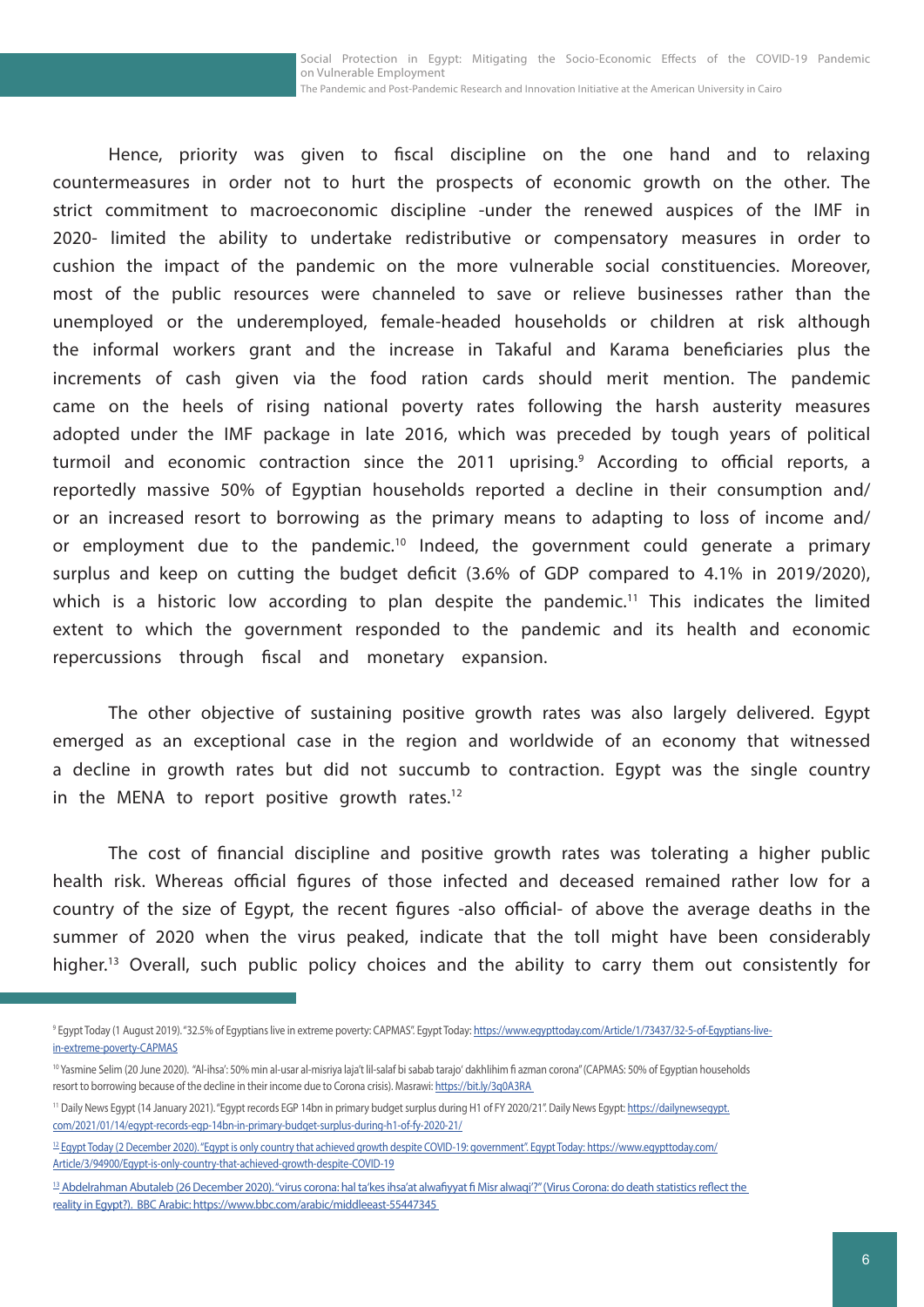almost a year indicate clear biases to capital at the expense of labor. Tight fiscal discipline and weak social protection reflected external financial and economic restraints as well as a high level of irresponsiveness and unaccountability on the part of the state towards average citizens.

New Approaches to Public Policy during the Pandemic

The main research findings of the essays for this research project suggest that there is a need to move towards the path of A One Health Approach for understanding or perhaps changing public policy in Egypt. Epidemics are stories of connections. The papers that are presented here are about the connections and structures that undergird the experience of epidemics. They are primarily papers on policies and policy worlds but each makes a contribution in one way or another to a critical understanding of the current situation. If we decipher these connections, we can better prepare for, manage and mitigate the devastations of epidemics. Hence the work of this collaboration has been dedicated to understanding the ways in which risks, vulnerabilities and resilience are shaped by policies and programs.

The papers address three major aspects of the impact of COVID-19 in Egypt:

• The ways in which the COVID-19 pandemic affected the social, gendered and economic working lives of Egyptians.

• The policies and practices that were in place and which worked to build resilience or precipitate vulnerability associated with COVID-19.

• The policies necessary to manage the crises brought about by fragile economic and social structures and to enable Egyptians to cope with this and other emerging risks.

The papers frame the practices of state adopted policies as determinants of health. The term 'determinant' does not imply inevitability or determinism; it comes from the Latin de termine, or "from the end" (i.e., the origin) of the causal chain. The papers analyze the ways in which social, economic and political factors are associated with welfare outcomes. They describe the interconnected factors that determine risk and vulnerability. They mostly focus on social determinants or on the "the conditions in which people are born, grow, work, live, and age and the wider set of forces and systems shaping the conditions of daily life." More importantly, they suggest paths for the future. The papers elaborate on the ways a different approach to policy making, policy choices, governance and accountability can address the causes of the causes of ill health ('upstream factors) that can enable a more equitable, robust, resilient and inclusive development path.